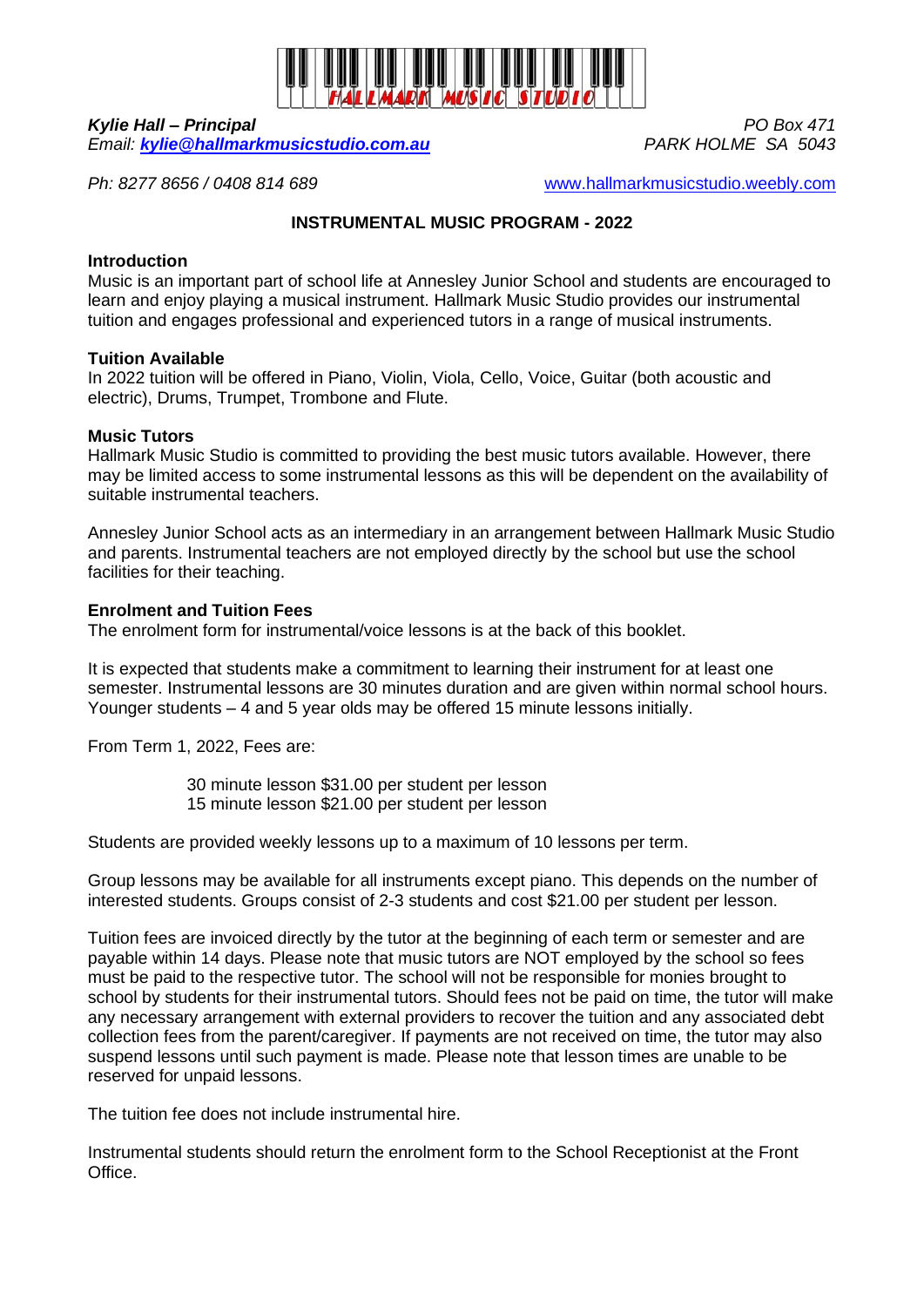

## **Timetables**

Instrumental lessons are not part of the normal school timetable. Consequently, it is usual for students to miss 30 minutes of a classroom lesson to attend an instrumental/voice lesson. Instrumental timetables are coordinated in consultation with class teachers and instrumental teachers. Any queries concerning lesson times should be directed to the tutor or to the School Receptionist. Lesson times are designated using the following priority order for students:

Reception – Year 7 Lessons are on the same day each week on a rotating basis, so each week the lesson will be at a different time. (Tutors will collect and return students to and from class.) Please note that lesson rotation is only an option when multiple students are enrolled for lessons under the same tutor.

#### **Instrumental Lesson Diaries / Communication**

Students will be issued with a music diary or set up with a communication system between parents/caregivers, students and students. Students are expected to take their diary to music lessons or complete any required practice via their form of communication. Parents should read the notes each week and use this as a means of communicating with the instrumental teacher. It is also important for parents to support and encourage their child at home with consistent practice and establish healthy practice routines. Music is a discipline that takes many hours of regular persistence and determination and can take a while to see measurable progress.

### **Conditions of Tuition**

When a student is enrolled in the Instrumental Program it is expected that they attend ALL instrumental/voice lessons. If a student is to be absent from their lesson for any reason (e.g. an excursion or class test), the tutor should be given as much notice as possible so that an alternative lesson time can be arranged. Advice of an excursion or other prearranged disruption to lessons on the day of the scheduled lesson will result in that lesson being missed without a catch up lesson. If a child is absent because of illness the tutor should be contacted directly by 8.00am to advise that the child is unable to attend their scheduled music lesson.

Please note that catch up lesson times are to be negotiated with the tutor and are dependent on the tutors availability. The tutor is **not** obliged to reschedule forgotten lessons or any absences where they have not been given prior notification. Under these circumstances parents will be charged for the lesson missed. A maximum of 2 catch up lessons may be offered per term where sufficient prior notice has been provided and pending tutor availability.

### **Discontinuation**

Students who wish to discontinue lessons must give a term's notice in writing. **If lessons are discontinued without notice a full term's fees are payable.** 

In general, students must maintain their commitment until the end of the term. If there are special circumstances where a student must discontinue immediately, the music tutor should be consulted and the school should be notified. The tutor is not obliged to refund any of the fees.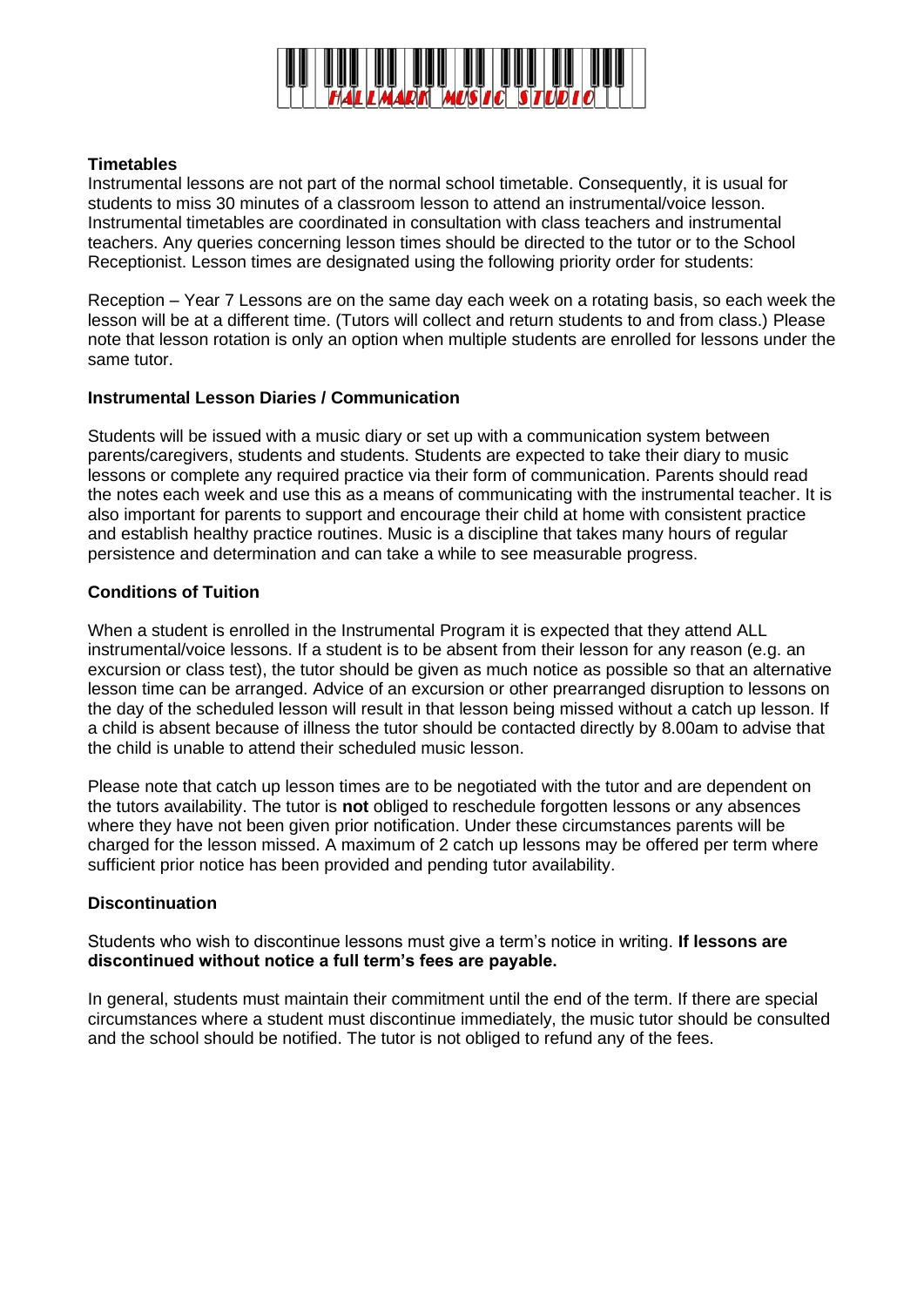

# **INSTRUMENTAL/VOICE TUITION ENROLMENT FORM**

**Please note, all correspondence will be sent via email. Please ensure you provide an email address that is checked frequently.**

**PARENT DETAILS (Details of person responsible for payment of Tuition Fees)**

Parent/Caregiver Name:

Email Address:

Phone No.:

| <b>STUDENT DETAILS</b>                                                                       |
|----------------------------------------------------------------------------------------------|
|                                                                                              |
|                                                                                              |
|                                                                                              |
|                                                                                              |
| Has the above mentioned student previously learnt an instrument or had voice lessons? Yes No |
| If you answered yes to the above question, please provide further details:                   |
|                                                                                              |
|                                                                                              |
|                                                                                              |
|                                                                                              |
|                                                                                              |
|                                                                                              |
| Students approximate AMEB Standard (if appropriate): ___________________________             |
| Please list any choir/orchestra/ensemble experience or other applicable musical background:  |
|                                                                                              |
|                                                                                              |
| <b>Additional Parent/Caregiver Contact Details:</b>                                          |
|                                                                                              |
|                                                                                              |
|                                                                                              |
|                                                                                              |